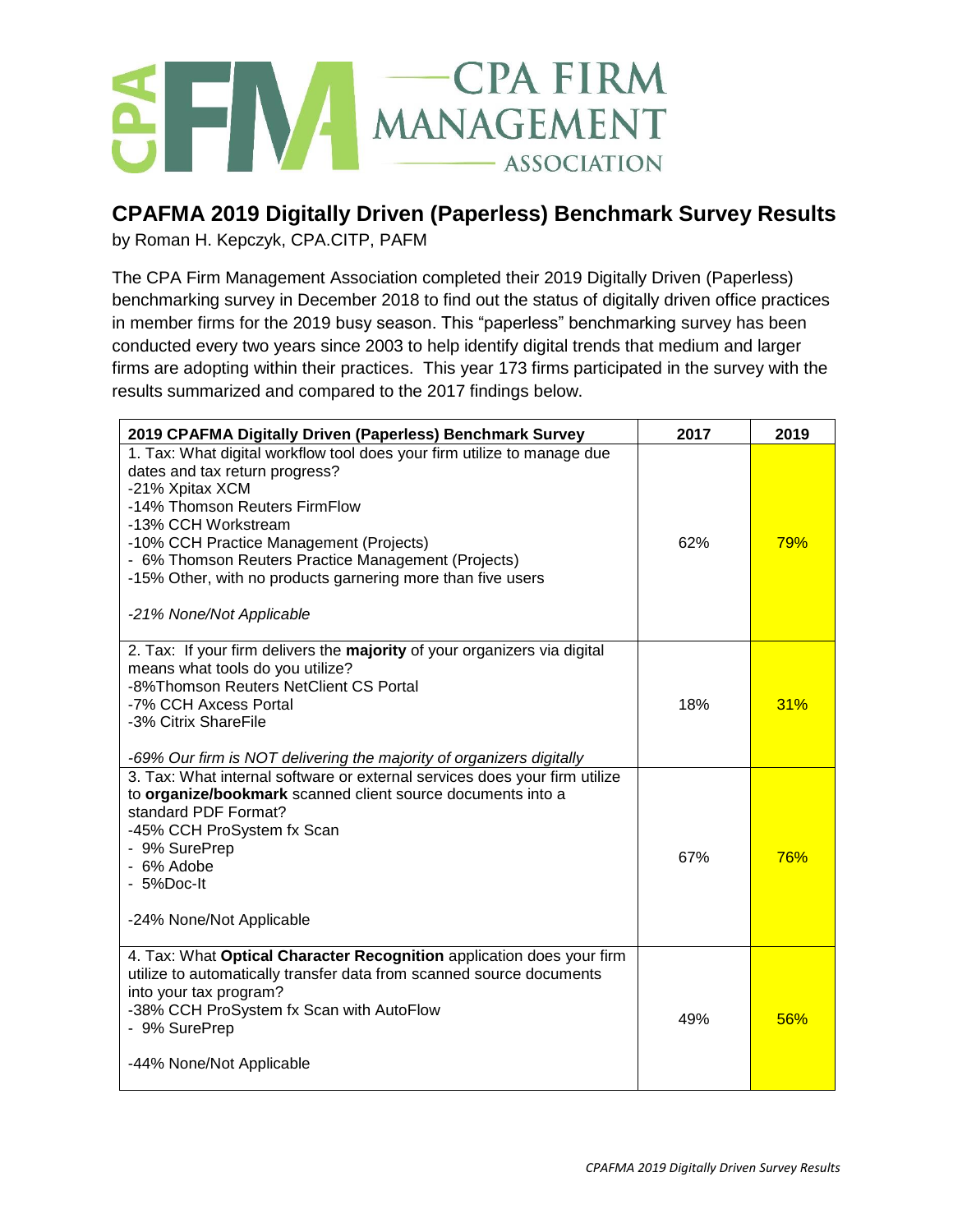| 5. Tax: What digital annotation tool does your firm utilize when working<br>on Adobe/PDF files?<br>-57% CCH ProSystem fx PDFlyer<br>-11% cPaperless Tick Tie and Calculate<br>- 5% Doc.IT Suite<br>-18% None/Not Applicable                                                                              | 72%                                                 | 82%                                                    |
|----------------------------------------------------------------------------------------------------------------------------------------------------------------------------------------------------------------------------------------------------------------------------------------------------------|-----------------------------------------------------|--------------------------------------------------------|
| 6. Tax: What application does your firm utilize to deliver the majority of<br>your tax returns in a digital format?<br>-21% Citrix ShareFile<br>-16% cPaperless SafeSend<br>-13% CCH Axcess Portal<br>-11% Thomson Net Client CS<br>-26% Our firm does NOT deliver the majority of tax returns digitally | 53%                                                 | 74%                                                    |
| 7. Tax: What is the primary monitor configuration for tax professionals on<br>their desktop?<br>- 2% Single Oversize (30" or larger)<br>-32% Dual-Oversize (20" or greater)<br>-59% Triple Monitors<br>- 3% Quadruple<br>- 4% Dual <20" Legacy monitor configuration                                     | 88% use<br>more than<br>two traditional<br>monitors | 96% use<br>more<br>than two<br>traditional<br>monitors |
| 8. Tax: What digital eSignature tool does your firm utilize for tax<br>returns/authorizations?<br>-17% Citrix RightSignature<br>-14% cPaperless SafeSign<br>- 7% CCH ProSystem fx Axcess eSignature<br>- 6% DocuSign<br>- 5% Thomson eSignature<br>-43% None/Not Applicable                              | 48%                                                 | 57%                                                    |
| 9. Audit: Does your firm primarily link its audit applications to its tax<br>application to digitally transfer trial balance information? 59% YES                                                                                                                                                        | 62%                                                 | 59%                                                    |
| 10. Audit: Do your personnel working outside the office access firm<br>applications and information via a remote connection (SaaS, Virtual<br>Private Network, Citrix/WTS) more than 50% of the time? 77% YES                                                                                            | 76%                                                 | 77%                                                    |
| 11. Audit: What type of external monitors do your auditors carry in the<br>field?<br>-37% ASUS<br>-21% AOC<br>-14% Lenovo<br>- 5% HP<br>-21% None-are auditors do not take dual monitors into the field                                                                                                  | 62%                                                 | 79%                                                    |
| 12. Audit: Do auditors carry any of the following into the field the<br>majority of the time?<br>-51% Scanners<br>-12% Printers<br>- 5% Multi-Function Devices<br>-62% Mobile Hot Spot/MiFi Device                                                                                                       | 49%<br>Scanners                                     | 51%<br><b>Scanners</b>                                 |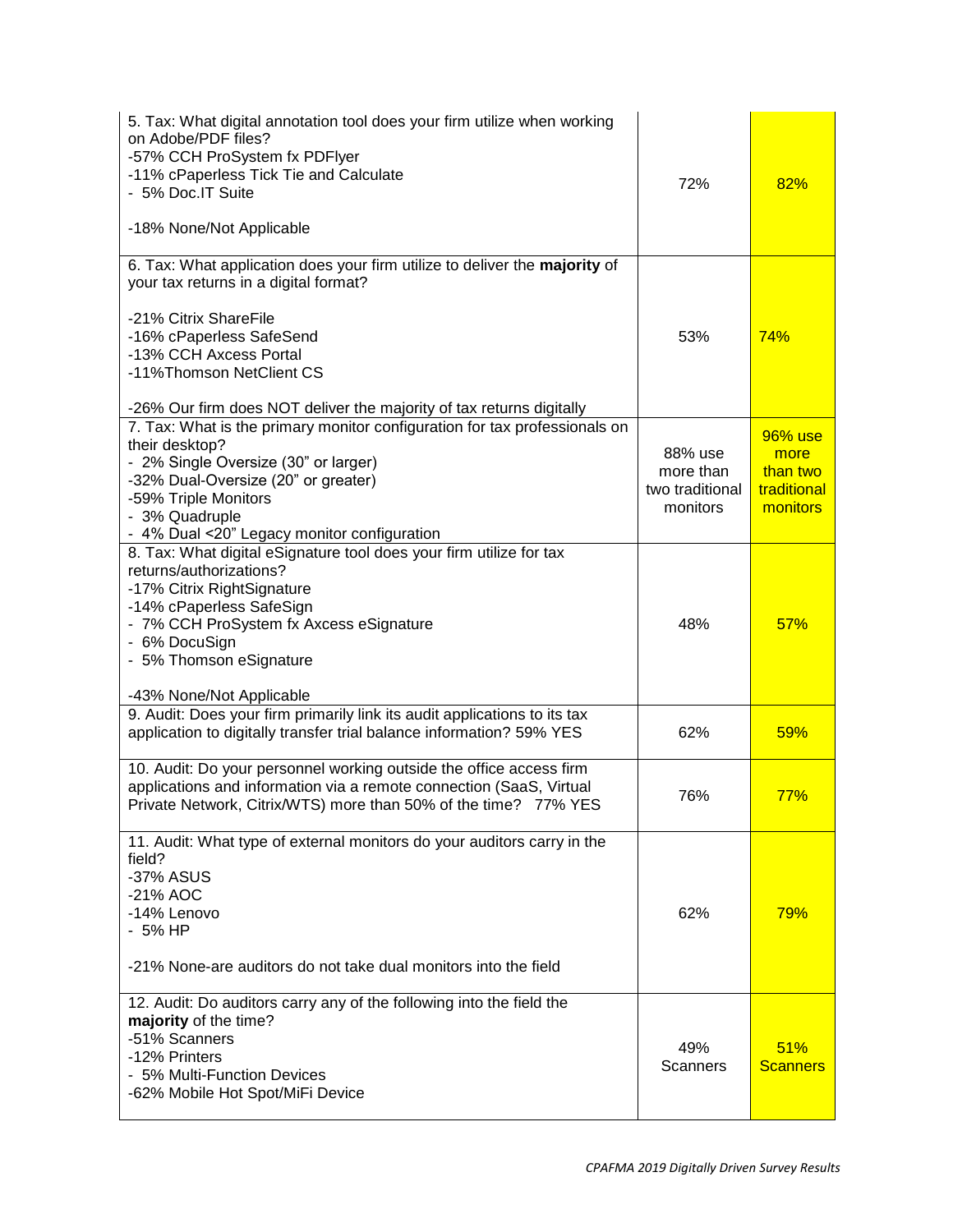| 13. Audit: Does your Firm utilize a single vendor for audit<br>programs/engagement binders?<br>-77% CCH ProSystem Fx Engagement<br>-17% Thomson Engagement CS/Advance Flow<br>- 6% Caseware<br>*Combined question discarded and will be reworded in 2021 to ask what<br>specific audit program and audit binder combination utilized.                                                   | 60%        | <b>NEW</b> |
|-----------------------------------------------------------------------------------------------------------------------------------------------------------------------------------------------------------------------------------------------------------------------------------------------------------------------------------------------------------------------------------------|------------|------------|
| 14. Audit: What data extraction tools do your auditors utilize on the<br>majority of their engagements?<br>-59% Excel                                                                                                                                                                                                                                                                   |            |            |
| -18% IDEA<br>- 3% Information Active<br>- 3% CCH Audit Accelerator/Validis<br>- 3% TeamMate Analytics (CCH)                                                                                                                                                                                                                                                                             | 61%        | <b>78%</b> |
| -22% None/Not Applicable                                                                                                                                                                                                                                                                                                                                                                |            |            |
| 15. Audit: What digital tool does your audit team use for scheduling?<br>-51% Excel<br>-13% ProStaff<br>- 3% Outlook<br>- 2% XCM<br>- 2% Thomson Practice CS<br>-24% None/Not Applicable                                                                                                                                                                                                | <b>NEW</b> | 76%        |
| 16. Audit: What application do your auditors utilize to receive the<br>majority of source documents from clients digitally before the start of an<br>audit?<br>-18% Citrix ShareFile<br>-18% CCH Axcess Portal<br>-11% Thomson Reuters NetClient CS<br>- 9% SuraLink<br>- 4% Safesend<br>23% None, we do NOT receive the majority of source documents<br>before the start of the audit. | 57%        | 77%        |
| 17. Administration: Which tools does your firm utilize to store firm wide<br>information or as an intranet (i.e. personnel manual, best practices and<br>internal firm procedures)?<br>-30% Document Management<br>-11% Microsoft SharePoint<br>- 4% WordPress<br>-33% None, we do not utilize Intranet tools                                                                           | 53%        | 67%        |
| 18. Administration: Does your firm have an electronic document<br>destruction procedure to ensure deletion of outdated electronic files on<br>the network? 60% YES                                                                                                                                                                                                                      | 53%        | 60%        |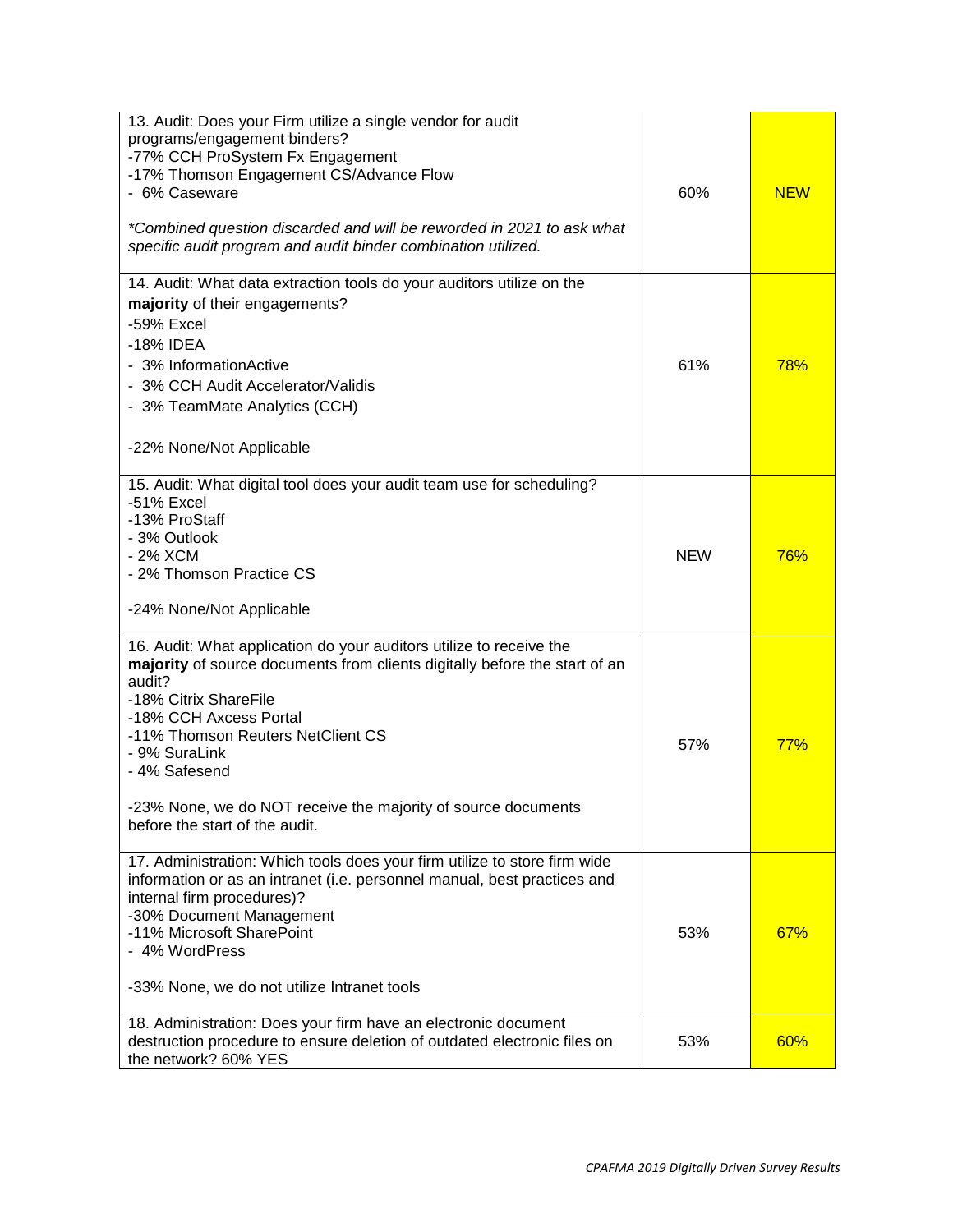| 19. *NEW: Administration: What tool does your firm utilize to provide<br>clients with a self-service payment option on your website?<br>- 9% QuickFee (14 firms)<br>- 6% Affinipay/CPACharge (9 firms)<br>- 5% PayPal (8 firms)<br>-23% Various providers with none more than two responses<br>-57% None, we do not have a sel-service payment option on our website | <b>NEW</b> | 43%        |
|----------------------------------------------------------------------------------------------------------------------------------------------------------------------------------------------------------------------------------------------------------------------------------------------------------------------------------------------------------------------|------------|------------|
| 20. Administration: What method does your firm utilize to pay the<br>majority of accounts payables via electronic means?<br>-22% Credit card for Points/Miles<br>-16% Credit card for Cash Back<br>-11% Bill.com<br>-44% None, we primarily pay vendors via Checks/manual methods                                                                                    | 47%        | 56%        |
| 21. Administration: Does you firm utilize a remote check scanner in your<br>office to deposit client checks? 79% YES                                                                                                                                                                                                                                                 | 71%        | 79%        |
| 22. Administration: Does your firm deliver digital payroll stubs via secure<br>email or portal? 78% YES                                                                                                                                                                                                                                                              | 70%        | <b>78%</b> |
| 23. Administration: What method does your firm utilize to create and<br>submit digital expense reports to administration?<br>-29% Practice Management/PDF<br>-23% Excel/Adobe<br>- 3%Expensify<br>- 3% Tallie<br>-34% None, our expense reports are manual                                                                                                           | 48%        | 66%        |
| 24. *NEW Administration: What dashboard/digital data analytic tools<br>does your firm utilize for internal report creation?<br>- 9% Practice Management<br>- 5% Microsoft Power BI<br>- 3% Excel<br>- 1% Tableau<br>-73% Not applicable; our firm does not use digital dashboards or<br>reporting                                                                    | <b>NEW</b> | 27%        |
| 25. Administration: What digital tool does your firm utilize for managing<br>the recruiting/hiring process?<br>-6% BambooHR<br>-3% ADP<br>-11% Other: i.e. LinkedIn, UltiPro, Indeed, Paycom, Jobvite, Zoho<br>-80% None, our firm does not utilize a digital recruiting tool.                                                                                       | 14%        | 20%        |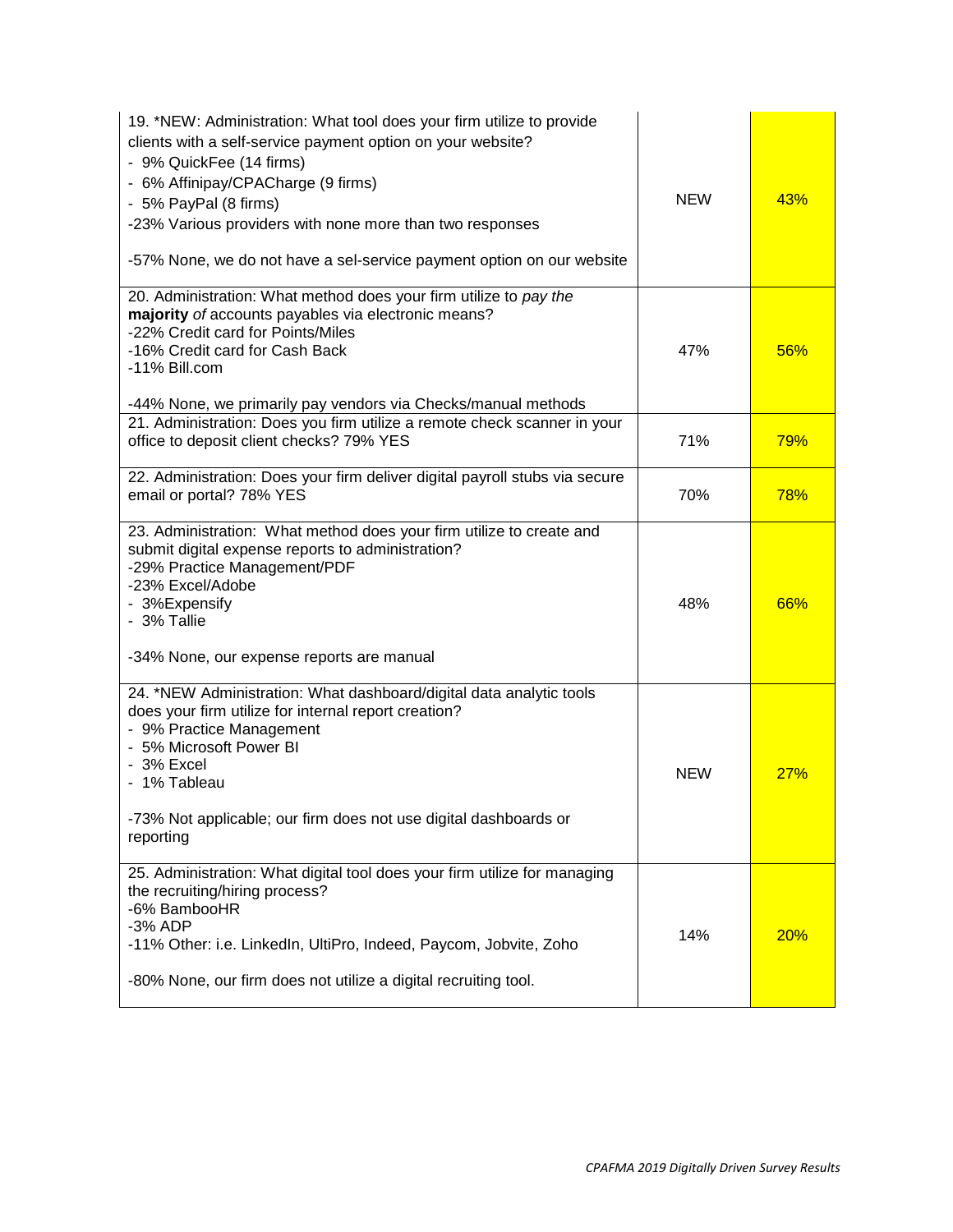| 26. Administration: What digital HR tool does your firm utilize to manage<br>employee evaluations?<br>-4% Bamboo<br>-3% Halogen<br>-3% Trackstar<br>-2% HR Performance Pro<br>-2% ADP<br>-18% Other: i.e. Perform Yard, SurveyMonkey Ultipro, Excel<br>-68% None, we do not have a digital tool to manage evaluations | 21%        | 32%        |
|-----------------------------------------------------------------------------------------------------------------------------------------------------------------------------------------------------------------------------------------------------------------------------------------------------------------------|------------|------------|
| 27. Administration: What digital tool does your firm utilize to track CPE<br>compliance?<br>-28% Practice Management<br>-15% Excel Spreadsheet<br>-11% Thomson Learning/Rewired<br>- 4% Micron CE Manager<br>- 3% CCH CPELink<br>28% None, we do not track CPE via electronic means.                                  | 61%        | 72%        |
| 28. Administration: What tool does your firm utilize to store CPE<br>Certificates in a digital format?<br>-15% Adobe PDF on Network Drive<br>- 8% Thomson Learning/Rewired<br>- 4% Micron CE Manager<br>- 3% CCH CPELink<br>-52% None, we do not store CPE certificates digitally                                     | 47%        | 48%        |
| 29. Practice Management: Are the majority of invoices prepared<br>onscreen rather than completed on manual billing sheets? 72% YES                                                                                                                                                                                    | 73%        | 72%        |
| 30. Practice Management: Does your firm deliver client invoices<br>electronically? 60% YES                                                                                                                                                                                                                            | 41%        | 60%        |
| 31. NEW: Practice Management: What tool/APIs is your firm primarily<br>utilizing to automate input of client bank statements, invoices, receipts,<br>etc.?<br>-5% QuickBooks downloads<br>-3% Hubdoc<br>-2% ReceiptBank<br>-2% Expensify<br>-85% None, Not Applicable                                                 | <b>NEW</b> | <b>15%</b> |
| 32. Communications: Does your firm provide internet enabled devices<br>(other than smart phones) for senior management working outside the<br>office (i.e. tablets, netbooks, etc.)? 53% YES                                                                                                                          | 32%        | 53%        |
| 33. Communications: Has your firm implemented Unified Messaging<br>Technology for all staff (voice message/integrated fax delivered<br>electronically via email)? 49% YES                                                                                                                                             | 35%        | 49%        |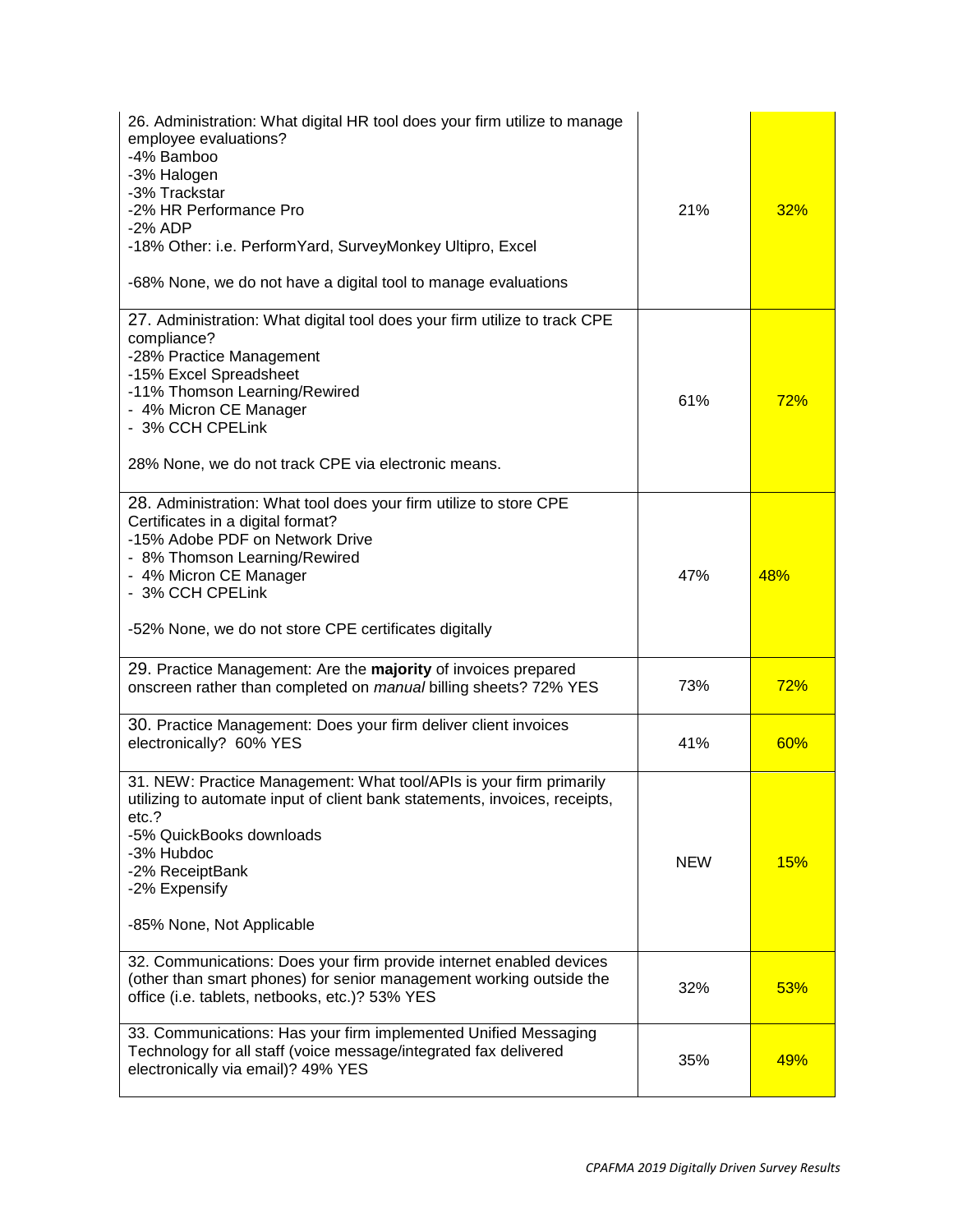| 34. Communications: What collaboration/instant messaging tool does<br>your firm utilize?<br>-32% Microsoft Skype for Business (formerly Lync/Office Communicator)<br>- 4%Microsoft Teams/Yammer<br>- 3% Slack<br>- 3% Cisco Jabber<br>$-2\%$ Zoom<br>-44% None, our firm does not utilize a collaboration tool                                                                         | 39%        | 56% |
|----------------------------------------------------------------------------------------------------------------------------------------------------------------------------------------------------------------------------------------------------------------------------------------------------------------------------------------------------------------------------------------|------------|-----|
| 35. Communications: What video calling/conferencing tool does your<br>firm utilize?<br>-25% GoToMeeting<br>-19% Microsoft Skype/Yammer<br>-17% Zoom<br>- 3% LifeSize<br>-26% None, we do not utilize video conferencing                                                                                                                                                                | 47%        | 74% |
| 36: Technology: How often does your firm backup all firm data to the<br>Internet (web-based storage/archival)?<br>-67% Daily or Work Days<br>- 8% Weekly<br>-19% Not Applicable, we do not backup firm data to the Internet                                                                                                                                                            | 85%        | 81% |
| 37. Technology: What Mobile Device Management application has your<br>firm implemented to secure your mobile devices and access to the firm's<br>network?<br>-42% Exchange/Active Sync<br>- 2% Maas360<br>- 2% AirWatch<br>- 1% DUO/Firm only allows access via firm issued smart phones (2nd<br>Phone)<br>-39% Not Applicable, we do not utilize any Mobile Device Management<br>tool | 50%        | 61% |
| 38. NEW: Technology: What Multi-Factor Authentication application<br>does your firm utilize to login to the firm's network?<br>-41% DUO<br>-48% Not Applicable, we do not utilize Multi Factor Authentication                                                                                                                                                                          | <b>NEW</b> | 52% |
| 39. Technology: What remote access tools does your firm utilize to<br>connect to client computers to provide support, training or remote work?<br>-26% GoToMeeting/Assist<br>-18% LogMeIn<br>- 3% RAS/Remote Assistance<br>- 3% TeamViewer<br>-34% Not Applicable, we do not connect to client computers remotely                                                                      | 60%        | 66% |